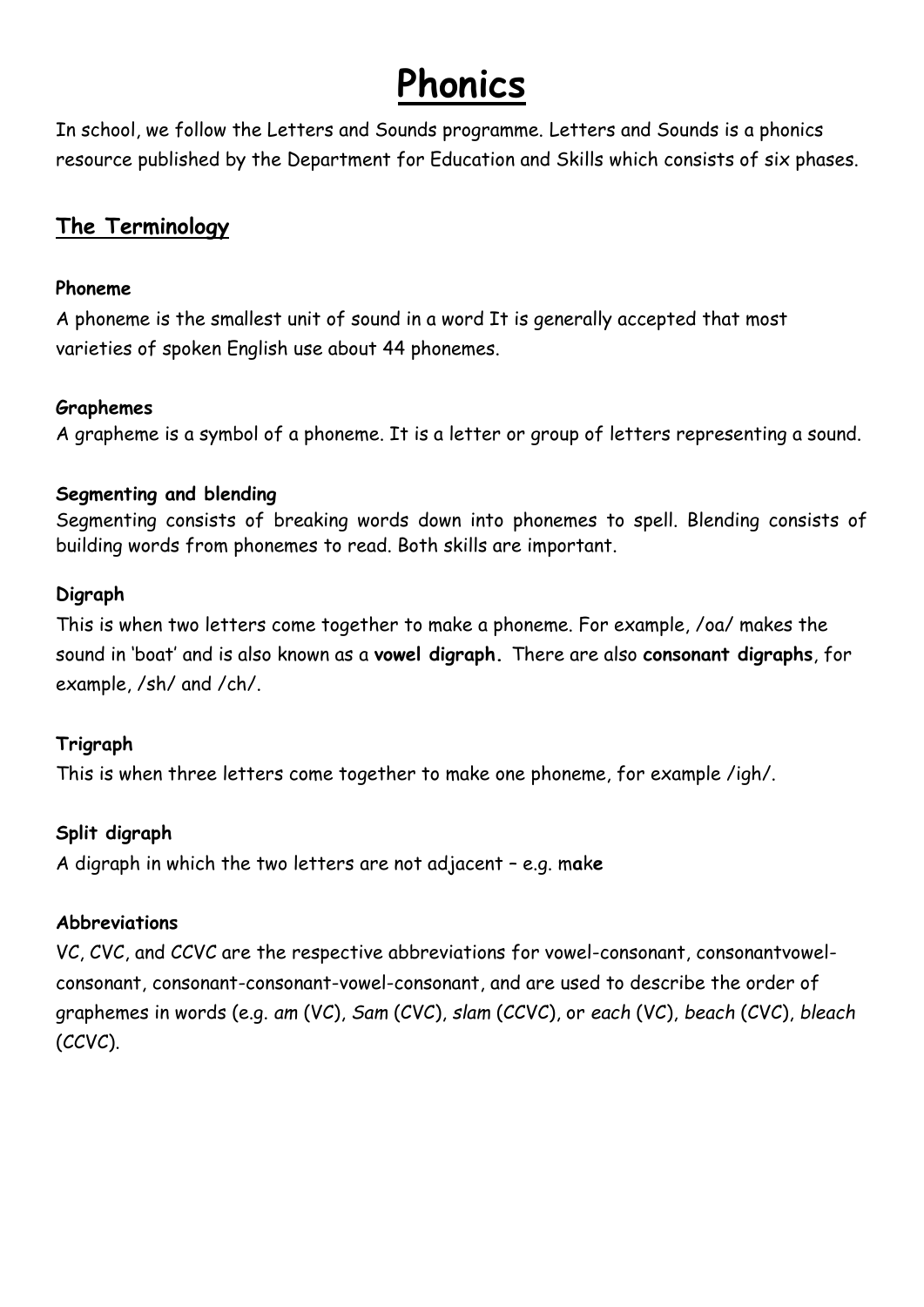# **Phase 1**

Phase One of 'Letters and Sounds' concentrates on developing children's speaking and listening skills and lays the foundations for the phonic work which starts in Phase 2. The emphasis during Phase 1 is to get children attuned to the sounds around them and ready to begin developing oral blending and segmenting skills. Phase 1 is divided into seven aspects.

Each aspect contains three strands:

- Tuning in to sounds (auditory discrimination)
- Listening and remembering sounds (auditory memory and sequencing)
- Talking about sounds (developing vocabulary and language comprehension)

## **Phase 2**

In Phase 2, letters and their sounds are introduced one at a time. A set of letters is taught each week, in the following sequence:

**Set 1**: s, a, t, p **Set 2**: i, n, m, d **Set 3**: g, o, c, k **Set 4**: ck, e, u, r **Set 5**: h, b, f, ff, l, ll, ss

The children will begin to learn to blend and segment to help begin reading and spelling. This will begin with simple words.

#### **Words using set 1:**

| $(+i)$ | $(+n)$ | $(+m)$ | $(+d)$ |
|--------|--------|--------|--------|
| it     | an     | am     | dad    |
| is     | in     | man    | sad    |
| sit    | nip    | mat    | dim    |
| pit    | pan    | map    | din    |
| pip    | pin    | Pam    | did    |
| sip    | tan    | Tim    | Sid    |
| tip    | nap    | Sam    | and    |
|        | tin    |        | dip    |

**Words using set 1 and 2:**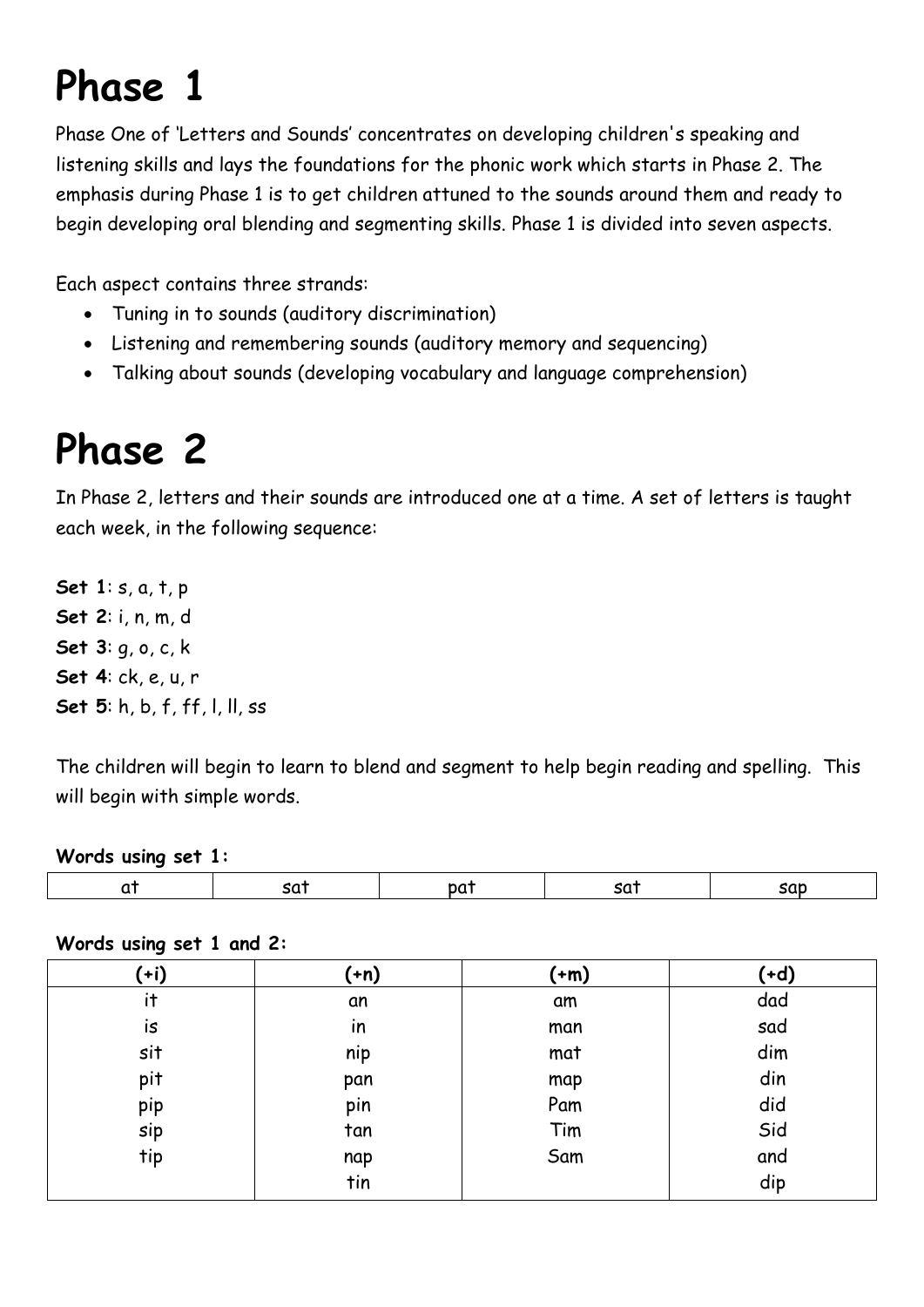#### **Words using set 1-3:**

| <u>(+g)</u> | $(+0)$ | (+c) | $(+k)$ |
|-------------|--------|------|--------|
| tag         | got    | can  | kid    |
| gag         | on     | cot  | kit    |
| gig         | not    | cop  | Kim    |
| gap         | pot    | cap  | Ken    |
| nag         | top    | cat  |        |
| sag         | dog    | cod  |        |
| gas         | tot    |      |        |
| pig         | pop    |      |        |
| dig         | mog    |      |        |

#### **Words using set 1-4:**

| $(+ck)$ | (+e) | (+u) | $(+r)$ |
|---------|------|------|--------|
| kick    | get  | up   | rim    |
| sock    | pet  | mum  | rip    |
| sack    | ten  | run  | ram    |
| dock    | net  | mug  | rat    |
| pick    | pen  | cup  | rag    |
| sick    | peg  | sun  | rug    |
| pack    | met  | mud  | rot    |
| tuck    | men  |      |        |

#### **Words using set 1-5:**

| $(+h)$ | $(+b)$ | $(+f$ and $ff)$ | $(+1$ and $\parallel$ ) | $(+ss)$ |
|--------|--------|-----------------|-------------------------|---------|
| had    | but    | of              | lap                     | less    |
| him    | big    | if              | let                     | hiss    |
| his    | back   | off             | leg                     | mass    |
| hot    | bet    | fit             | lot                     | mess    |
| hut    | bad    | fin             | lit                     | boss    |
| hop    | bag    | fun             | bell                    | fuss    |
| hum    | bed    | fig             | fill                    | hiss    |
| hit    | bud    | fog             | doll                    | pass    |
| hat    | beg    | puff            | tell                    | kiss    |
| has    | bug    | huff            | sell                    | Tess    |
| hack   | bun    | cuff            | Bill                    |         |

Alongside this, children are introduced to tricky words. These are the words that are irregular. This means that phonics cannot be applied to the reading and spelling of these words.

#### **The tricky words introduced in phase 2 are:**

|--|--|--|--|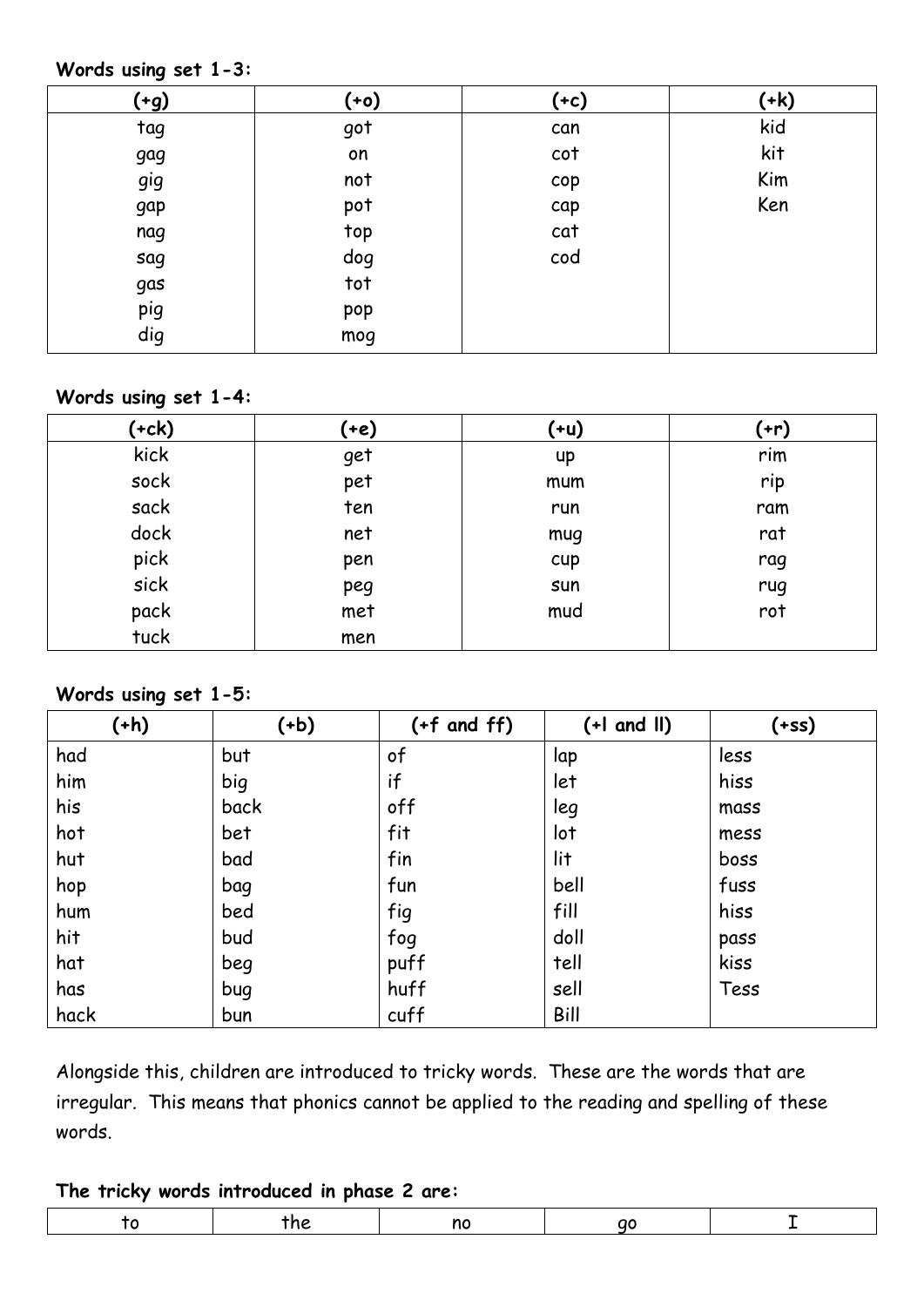# **Phase 3**

By the time children reach Phase 3, they will already be able to blend and segment words containing the 19 letters taught in Phase 2. Over the twelve weeks which Phase 3 is expected to last, twenty-five new graphemes are introduced (one at a time).

**Set 6:** j, v, w, x **Set 7**: y, z, zz, qu **Consonant digraphs**: ch, sh, th, ng **Vowel digraphs**: ai, ee, igh, oa, oo, ar, or, ur, ow, oi, ear, air, ure, er

| Sounds       | Word    | Sounds    | Word    | Sounds     | Word    |
|--------------|---------|-----------|---------|------------|---------|
|              | example |           | example |            | example |
|              | jam     | sh        | shin    | oo (short) | cook    |
| v            | vet     | th        | thick   | <b>OW</b>  | now     |
| W            | win     | ng        | song    | ar         | star    |
| ×            | box     | ai        | train   | air        | hair    |
| ν            | yes     | igh       | sight   | ear        | hear    |
| $\mathbf{z}$ | zip     | oa        | boat    | er         | term    |
| zz           | buzz    | oi        | coil    | ur         | curl    |
| qu           | quick   | oo (long) | boot    | or         | fork    |
| ch           | chop    | ee        | tree    | ure        | pure    |

### **Tricky words:**

| we | me  | --<br>16 | was | no | ac  |
|----|-----|----------|-----|----|-----|
| my | vou | rhey     | ner | uu | are |

## **Phase 4**

By Phase 4, children will be able to represent each of 42 phonemes with a grapheme. They will blend phonemes to read CVC words and segment CVC words for spelling. They will also be able to read two syllable words that are simple. They will be able to read all the tricky words learnt so far and will be able to spell some of them. This phase consolidates all the children have learnt in the previous phases

### **Tricky words:**

| said | S0   | she  | he    | have   | like |
|------|------|------|-------|--------|------|
| some | come | were | there | little | one  |
| they | all  | are  | do    | when   | out  |
| what | my   | her  |       |        |      |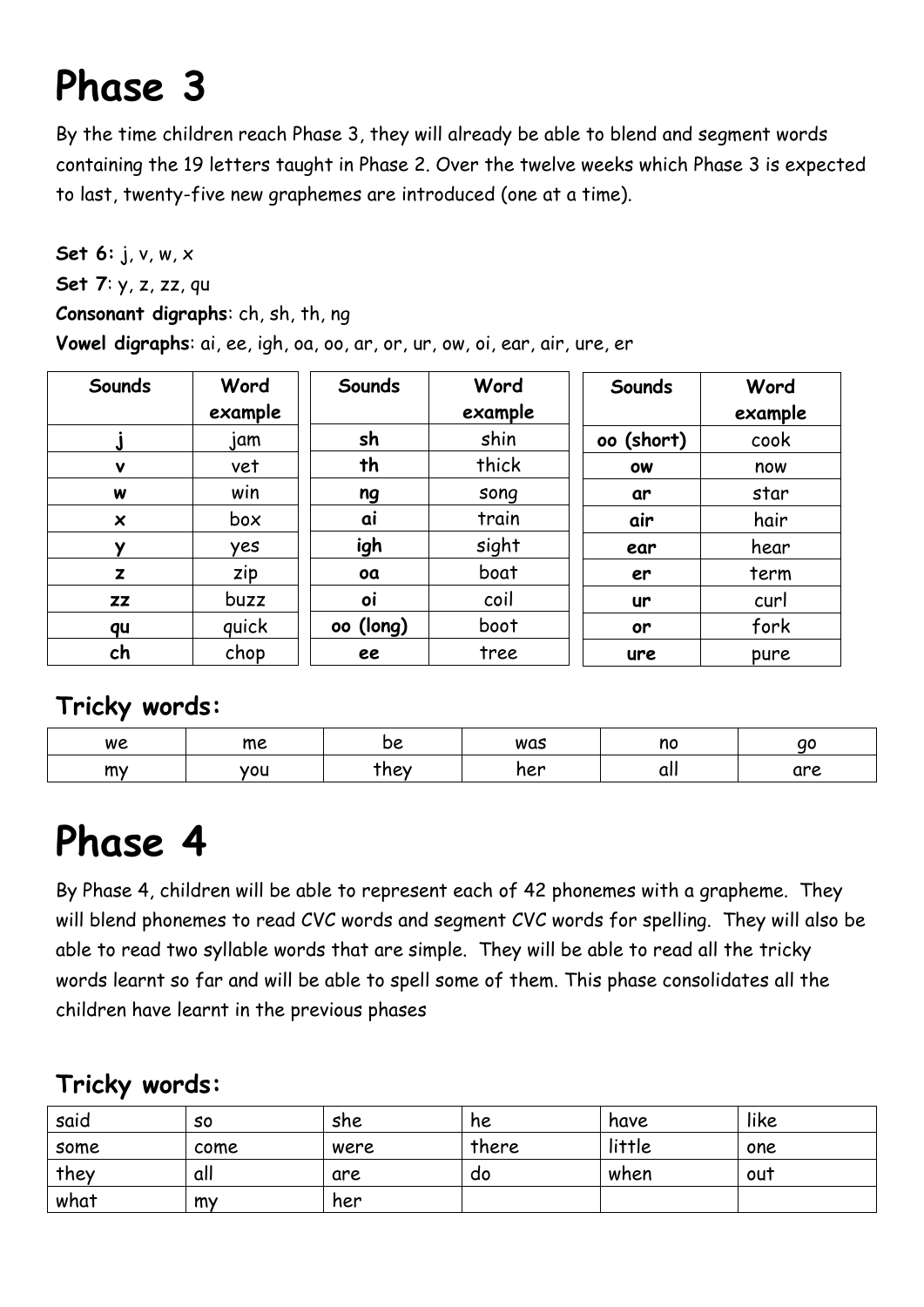# **Phase 5**

Children will be taught new graphemes and alternative pronunciations for these graphemes, as well as graphemes they already know. They will begin to learn to choose the appropriate grapheme when spelling.

| Sound | Word<br>example | Sound     | Word<br>example | Sound     | Word<br>example | Sound            | Word<br>example |
|-------|-----------------|-----------|-----------------|-----------|-----------------|------------------|-----------------|
| ay    | day             | 0Y        | boy             | wh        | when            | $a_e$            | make            |
| ou    | out             | ir        | girl            | ph        | photo           | $e$ <sup>e</sup> | these           |
| ie    | tie             | <b>UC</b> | blue            | ew        | new             | $\overline{C}$   | like            |
| ea    | eat             | aw        | <b>SQW</b>      | <b>oe</b> | toe             | 0e               | home            |
|       |                 |           |                 | au        | Paul            | $u_e$            | rule            |

### **New graphemes for reading:**

### **Tricky words:**

| oh      | their     | people | Mr    | Mrs     | looked  |
|---------|-----------|--------|-------|---------|---------|
| called  | asked     | water  | where | who     | again   |
| thought | through   | work   | mouse | many    | laughed |
| because | different | any    | eves  | friends | once    |
| please  |           |        |       |         |         |

## **Phase 6**

In phase 6, the focus is on learning spelling rules for word endings (these are known as suffixes). The children will learn how words change when you add certain letters. There are 12 different suffixes taught:

| -s   | -es  | -ing  | -ed   |
|------|------|-------|-------|
| -er  | -est | $-y$  | -en   |
| -ful | -ly  | -ment | -ness |